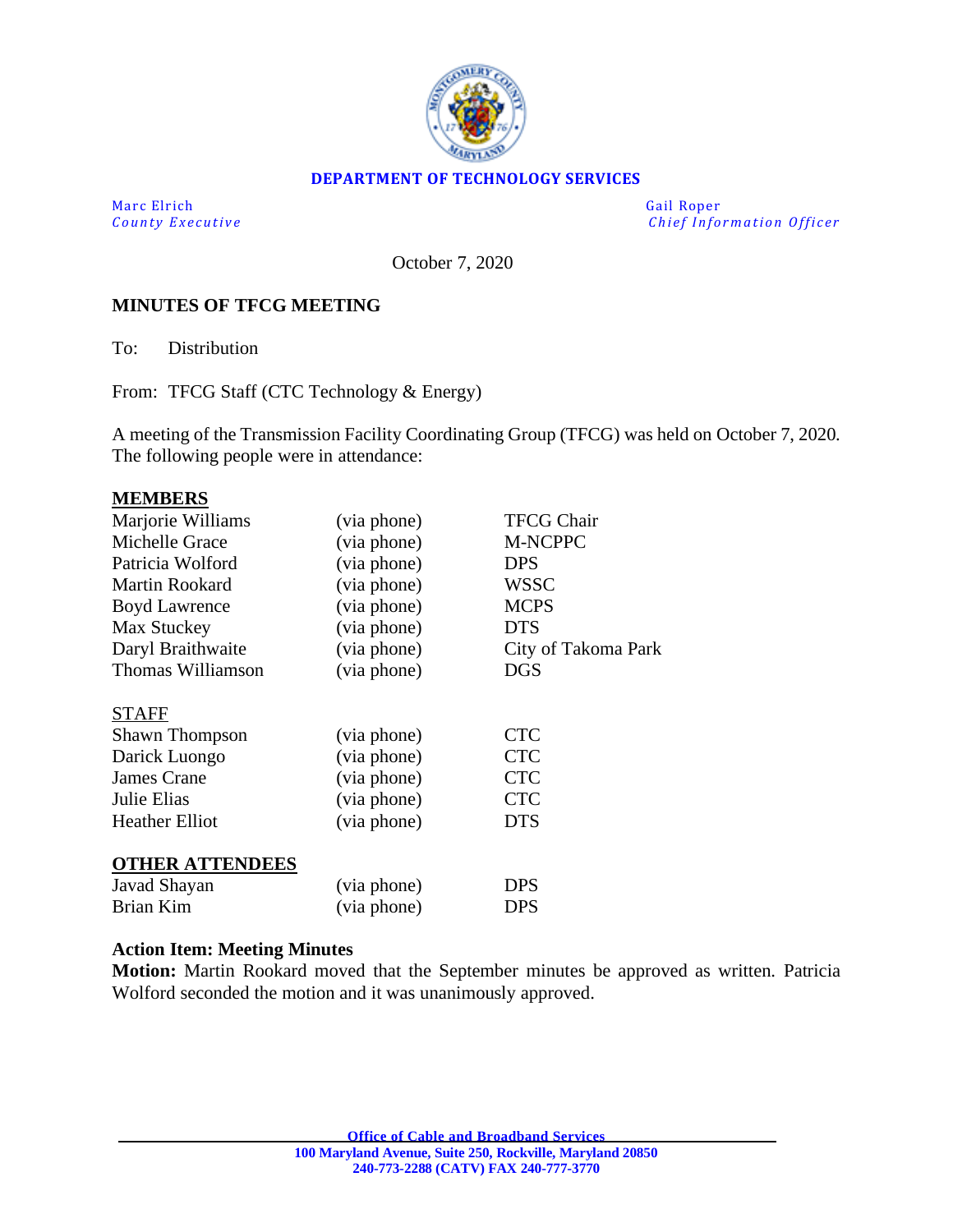Minutes of TFCG Meeting Held October 7, 2020 Page 2 of 11

## **Action Item: Consent Agenda**

## **Consent Agenda**

*1. Application Number:* 2020051158 *Type:* Minor Modification *Received (date):* 5/18/2020

*Revised:* 6/03/2020

 *Revised:* 9/30/2020

*Applicant:* Smartlink Group on behalf of AT&T Wireless

*Full Corporate Name of the Facility Owner:* New Cingular Wireless PCS, LLC *Site Name/Location:* Woodside Water Tank*/*56 1945 Seminary Pl Silver Spring d *Zoning Standard:* R-60 *Property Owner:* WSSC

*Description:* Relocate three antennas and nine RRHs. Remove and replace three antennas and six RRHs at 125' on a 117'6" water tank.

*Tower Coordinator Recommendation:* Recommended on condition the applicant provides written approval from WSSC at the time of permitting. Recommendation is subject to compliance with all applicable laws.

[https://montgomerycountytfcg.s3.amazonaws.com/Applications/MC2020051158+Applic](https://montgomerycountytfcg.s3.amazonaws.com/Applications/MC2020051158+Application.pdf) [ation.pdf](https://montgomerycountytfcg.s3.amazonaws.com/Applications/MC2020051158+Application.pdf)

*2. Application Number:* 2020051161 *Type:* Minor Modification *Received (date):* 5/19/2020 *Revised:* 9/21/2020

*Applicant:* Advantage Engineers on behalf of T-Mobile

*Site Name/Location:* Shady Grove Tower*/*8620 Pleasant Rd,Gaithersburg *Zoning Standard:* GR 1.5 *Property Owner:* WSSC

*Description:* Remove eight antennas and four RRH. Add twelve antennas and eight RRHs at 140' on an existing 250' monopole.

*Tower Coordinator Recommendation:* Recommended on condition the applicant provides written approval from WSSC at the time of permitting. Recommendation is subject to compliance with all applicable laws.

[https://montgomerycountytfcg.s3.amazonaws.com/Applications/MC2020051161+Applic](https://montgomerycountytfcg.s3.amazonaws.com/Applications/MC2020051161+Application.pdf) [ation.pdf](https://montgomerycountytfcg.s3.amazonaws.com/Applications/MC2020051161+Application.pdf) 

*3. Application Number:* 2020061181 *Type:* Minor Modification *Received (date):* 6/15/2020 *Revised:* 7/22/2020  *Revised:* 9/14/2020

*Applicant:* Sitelink on behalf of T-Mobile *Site Name/Location:* Bradley Water Tank 1*/*5603 Radnor Rd,Bethesda *Zoning Standard:* R-90 *Property Owner:* WSSC *Description:* Remove nine antennas and three RRH. Add nine anennas and six RRH at 106' on an existing 111' Water Tank. *Tower Coordinator Recommendation:* Recommended on condition the applicant provides written approval from WSSC at the time of permitting. Recommendation is subject to compliance with all applicable laws.

[https://montgomerycountytfcg.s3.amazonaws.com/Applications/MC2020061181+Applic](https://montgomerycountytfcg.s3.amazonaws.com/Applications/MC2020061181+Application.pdf) [ation.pdf](https://montgomerycountytfcg.s3.amazonaws.com/Applications/MC2020061181+Application.pdf)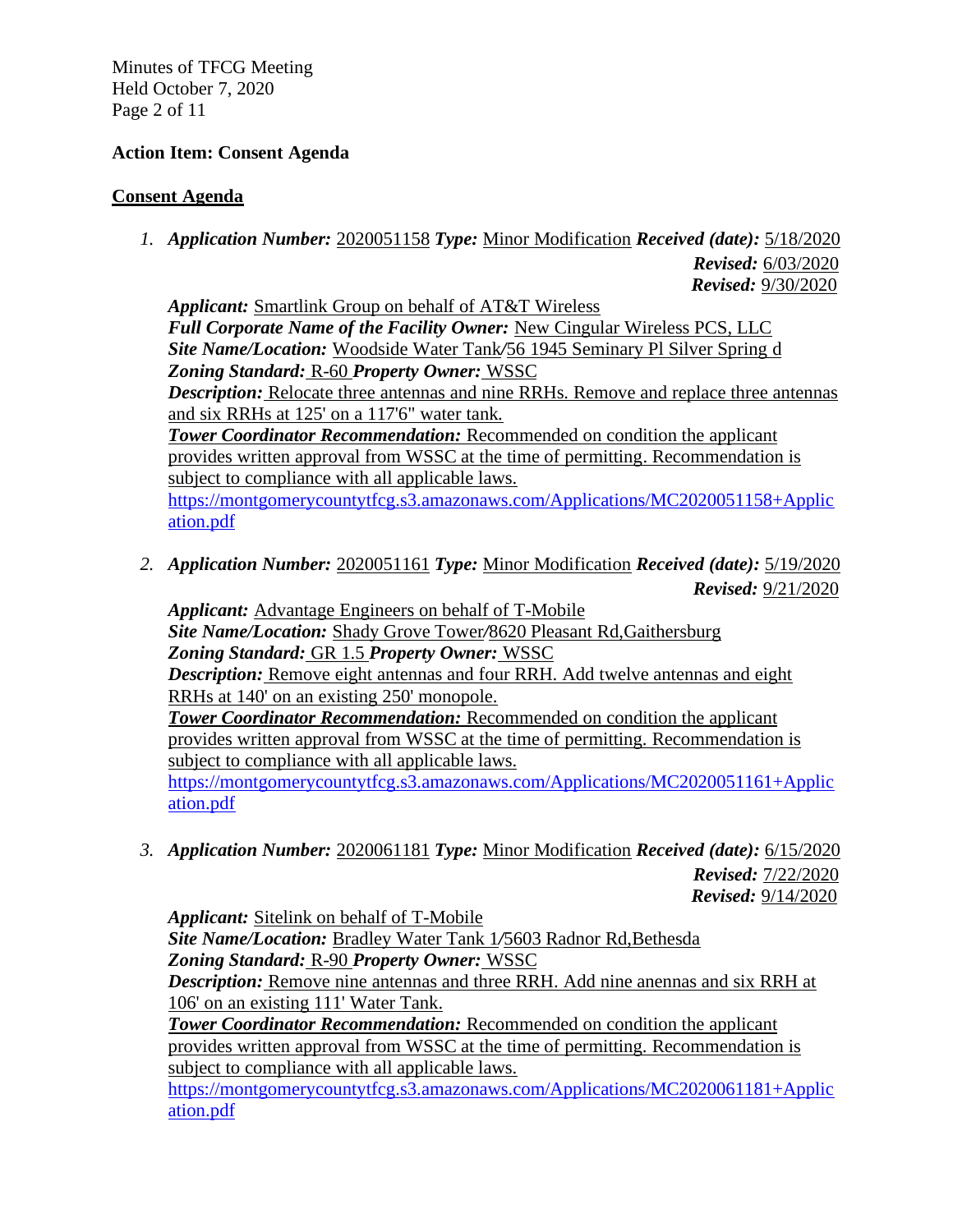Minutes of TFCG Meeting Held October 7, 2020 Page 3 of 11

> *4. Application Number:* 2020061183 *Type:* Minor Modification *Received (date):* 6/15/2020 *Revised:* 7/22/2020  *Revised:* 9/14/2020

*Applicant:* Sitelink on behalf of T-Mobile

*Site Name/Location:* White Oak Towers Apts*/*11700 Old Columbia Pike,Silver Spring *Zoning Standard:* R-10 *Property Owner:* Old Columbia Pike LTD

*Description:* Remove and replace six antennas and three RRHs at 210' on an existing 202' building.

*Tower Coordinator Recommendation: Recommended. Recommendation is subject to* compliance with all applicable laws.

[https://montgomerycountytfcg.s3.amazonaws.com/Applications/MC2020061183+Applic](https://montgomerycountytfcg.s3.amazonaws.com/Applications/MC2020061183+Application.pdf) [ation.pdf](https://montgomerycountytfcg.s3.amazonaws.com/Applications/MC2020061183+Application.pdf)

*5. Application Number:* 2020061184 *Type:* Minor Modification *Received (date):* 6/17/2020 *Revised:* 8/26/2020

*Applicant:* Sitelink on behalf of T-Mobile *Site Name/Location:* Century 21 Building*/*20010 Century Blvd,Germantown *Zoning Standard:* CR-20 *Property Owner:* Rickman Century LLC *Description:* Remove four antennas and four RRHs. Add eight antennas and eight RRHs at 70' on an existing 60' building. *Tower Coordinator Recommendation:* Recommended. Recommendation is subject to compliance with all applicable laws. [https://montgomerycountytfcg.s3.amazonaws.com/Applications/MC2020061184+Applic](https://montgomerycountytfcg.s3.amazonaws.com/Applications/MC2020061184+Application.pdf) [ation.pdf](https://montgomerycountytfcg.s3.amazonaws.com/Applications/MC2020061184+Application.pdf)

*6. Application Number:* 2020061192 *Type:* Minor Modification *Received (date):* 6/23/2020 *Revised:* 9/03/2020

*Applicant:* Crown Castle on behalf of T-Mobile *Site Name/Location:* Oakmont Monopole */*16801 Oakmont Ave,Gaithersburg *Zoning Standard:* IM 2.5 *Property Owner:* 16801 Oakmont Avenue LLC *Description:* Relocate six antennas. Remove three RRHs. Add three antennas and three RRH at 192' on an existing 190' monopole.

*Tower Coordinator Recommendation:* Recommended. Recommendation is subject to compliance with all applicable laws.

[https://montgomerycountytfcg.s3.amazonaws.com/Applications/MC2020061192+Applic](https://montgomerycountytfcg.s3.amazonaws.com/Applications/MC2020061192+Application.pdf) [ation.pdf](https://montgomerycountytfcg.s3.amazonaws.com/Applications/MC2020061192+Application.pdf)

*7. Application Number:* 2020061193 *Type:* Minor Modification *Received (date):* 6/29/2020

*Revised:* 7/06/2020

 *Revised:* 8/10/2020

*Revised:* 8/26/2020

*Applicant:* General Dynamics on behalf of AT&T Wireles link on behalf of T-Mobile Full Corporate Name of the Facility Owner: New Cingular Wireless PCS, LLC *Site Name/Location:* Extra Space Storage*/*19500 Frederick Rd,Germantown *Zoning Standard:* GR-1.5 *Property Owner:* Extra Space Properties 131 LLC *Description:* Install one 30kw Diesel Generator and a 4'x10' concrete pad within existing equipment area.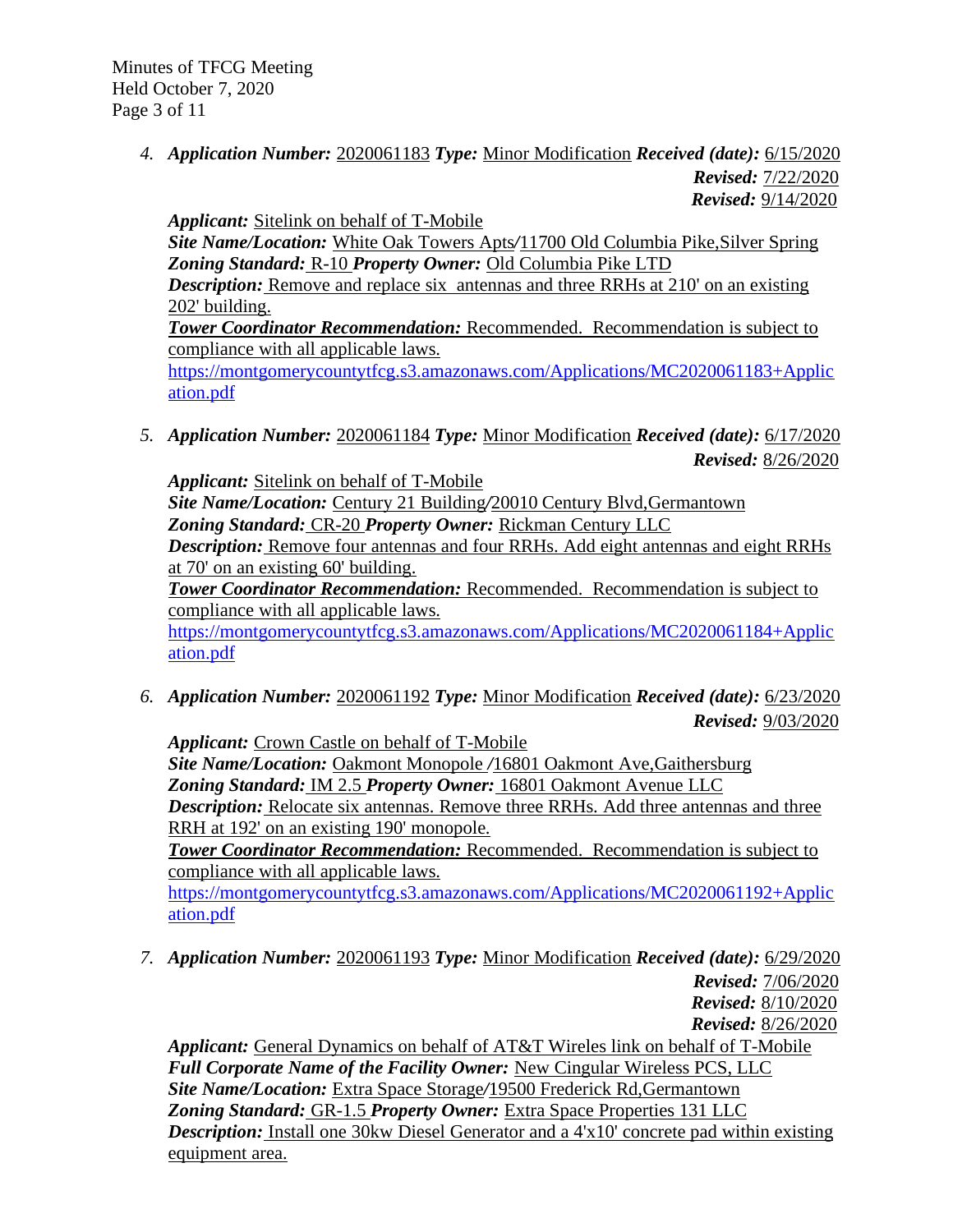*Tower Coordinator Recommendation:* Recommended. Recommendation is subject to compliance with all applicable laws. [https://montgomerycountytfcg.s3.amazonaws.com/Applications/MC2020061193+Applic](https://montgomerycountytfcg.s3.amazonaws.com/Applications/MC2020061193+Application.pdf) [ation.pdf](https://montgomerycountytfcg.s3.amazonaws.com/Applications/MC2020061193+Application.pdf)

*8. Application Number:* 2020071217 *Type:* Minor Modification *Received (date):* 7/22/2020 *Revised:* 9/14/2020

*Applicant:* Sitelink on behalf of T-Mobile *Site Name/Location:* Halle Building*/*2900 Linden Ln, Silver Spring *Zoning Standard:* EOF 1.5 *Property Owner:* Warren E. Halle *Description:* Remove six antennas. Add nine antennas and six RRH at 43' on an existing 37' building. *Tower Coordinator Recommendation:* Recommended. Recommendation is subject to compliance with all applicable laws. [https://montgomerycountytfcg.s3.amazonaws.com/Applications/MC2020071217+Applic](https://montgomerycountytfcg.s3.amazonaws.com/Applications/MC2020071217+Application.pdf)

[ation.pdf](https://montgomerycountytfcg.s3.amazonaws.com/Applications/MC2020071217+Application.pdf)

*9. Application Number:* 2020081230 *Type:* Minor Modification *Received (date):*8/12/2020 *Revised:* 9/23/2020

*Applicant:* Sitelink on behalf of T-Mobile *Site Name/Location:* Woodside Manor*/*2114 Dexter Ave,Silver Spring *Zoning Standard:* R-10 *Property Owner:* Woodside Manor LP *Description:* Remove three antennas. Add three antennas and three RRH at 69' on an existing 75' building. *Tower Coordinator Recommendation:* Recommended. Recommendation is subject to compliance with all applicable laws. [https://montgomerycountytfcg.s3.amazonaws.com/Applications/MC2020081230+Applic](https://montgomerycountytfcg.s3.amazonaws.com/Applications/MC2020081230+Application.pdf) [ation.pdf](https://montgomerycountytfcg.s3.amazonaws.com/Applications/MC2020081230+Application.pdf)

*10. Application Number:* 2020081237 *Type:* Minor Modification *Received (date):*8/14/2020 *Revised:* 9/08/2020

*Applicant:* Smartlink Group on behalf of AT&T Wireless *Full Corporate Name of the Facility Owner:* New Cingular Wireless PCS, LLC *Site Name/Location:* Shady Grove Post Office*/*16501 Shady Grove Rd,Gaithersburg *Zoning Standard:* IM-0.5 *Property Owner:* United States Postal Service *Description:* Remove and replace six antennas and remove three and add six RRHs at 145' on an existing 145'6" monopole. **Tower Coordinator Recommendation:** Recommended. Recommendation is subject to

compliance with all applicable laws. [https://montgomerycountytfcg.s3.amazonaws.com/Applications/MC2020081237+Applic](https://montgomerycountytfcg.s3.amazonaws.com/Applications/MC2020081237+Application.pdf) [ation.pdf](https://montgomerycountytfcg.s3.amazonaws.com/Applications/MC2020081237+Application.pdf)

*11. Application Number:* 2020081238 *Type:* Minor Modification *Received (date):*8/11/2020 *Revised:* 8/25/2020

*Applicant:* NB&C on behalf of T-Mobile *Site Name/Location:* Park Ritchie Apts*/*7600 Maple Ave., Takoma Park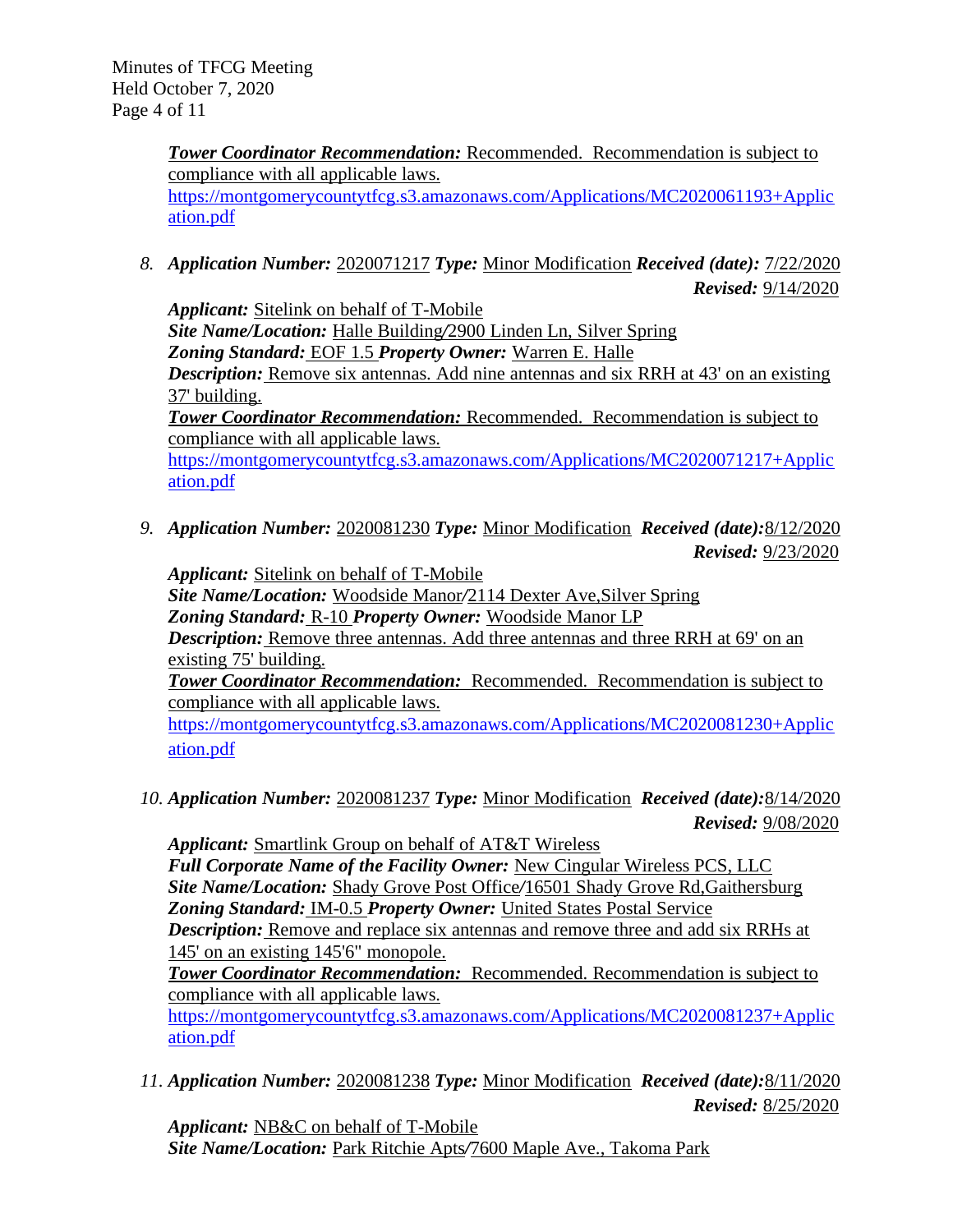Minutes of TFCG Meeting Held October 7, 2020 Page 5 of 11

> *Zoning Standard:* R-10 *Property Owner:* Park Ritchie LLC **Description:** Remove three antennas. Add threee antennas and three RRHs at 167' on an existing 148' apartment building. *Tower Coordinator Recommendation:* Recommended. Recommendation is subject to

compliance with all applicable laws.

[https://montgomerycountytfcg.s3.amazonaws.com/Applications/MC2020081238+Applic](https://montgomerycountytfcg.s3.amazonaws.com/Applications/MC2020081238+Application.pdf) [ation.pdf](https://montgomerycountytfcg.s3.amazonaws.com/Applications/MC2020081238+Application.pdf)

*12. Application Number:* 2020081241 *Type:* Minor Modification *Received (date):*8/14/2020 *Revised:* 8/24/2020 *Revised:* 8/25/2020

*Applicant:* NB&C on behalf of Verizon Wireless

*Site Name/Location:* Palisades Apts */* 4835 Cordell Ave,Bethesda *Zoning Standard:* CR-5.0 *Property Owner:* Triangle Towers LLC **Description:** Remove nine antennas and nine RRHs. Relocate three antennas and addl six antennas and six RRHs at 120' on an existing 115' building.

**Tower Coordinator Recommendation:** Recommended. Recommendation is subject to compliance with all applicable laws.

[https://montgomerycountytfcg.s3.amazonaws.com/Applications/MC2020081241+Applic](https://montgomerycountytfcg.s3.amazonaws.com/Applications/MC2020081241+Application.pdf) [ation.pdf](https://montgomerycountytfcg.s3.amazonaws.com/Applications/MC2020081241+Application.pdf)

*13. Application Number:* 2020081248 *Type:* Minor Modification *Received (date):*8/26/2020 *Revised:* 8/27/2020

*Applicant:* NB+C of behalf of T-Mobile *Site Name/Location:* NOAA*/*6100 Executive Blvd, Rockville *Zoning Standard:* CR-1.5 *Property Owner:* 6100 Executive LLC

*Description:* Remove three antennas. Add three antennas and three RRHs at 110' on an existing 105' building.

*Tower Coordinator Recommendation:* Recommended. Recommendation is subject to compliance with all applicable laws.

[https://montgomerycountytfcg.s3.amazonaws.com/Applications/MC2020081248+Applic](https://montgomerycountytfcg.s3.amazonaws.com/Applications/MC2020081248+Application.pdf) [ation.pdf](https://montgomerycountytfcg.s3.amazonaws.com/Applications/MC2020081248+Application.pdf)

*14. Application Number:* 2020081249 *Type:* Minor Modification *Received (date):*8/26/2020 *Applicant:* NB+C of behalf of T-Mobile

*Site Name/Location:* Springbrook High School*/*201 Valley Brook Dr,Silver Spring *Zoning Standard:* R-200 *Property Owner:* Board of Education

*Description:* Remove and replace three antennas and three RRHs at 97' on an existing 99' monopole.

*Tower Coordinator Recommendation:* Recommended on condition the applicant provides written approval from the Superintendent of Montgomery County Public Schools of the attachments at the time of permitting. Recommendation is subject to compliance with all applicable laws.

[https://montgomerycountytfcg.s3.amazonaws.com/Applications/MC2020081249+Applic](https://montgomerycountytfcg.s3.amazonaws.com/Applications/MC2020081249+Application.pdf) [ation.pdf](https://montgomerycountytfcg.s3.amazonaws.com/Applications/MC2020081249+Application.pdf)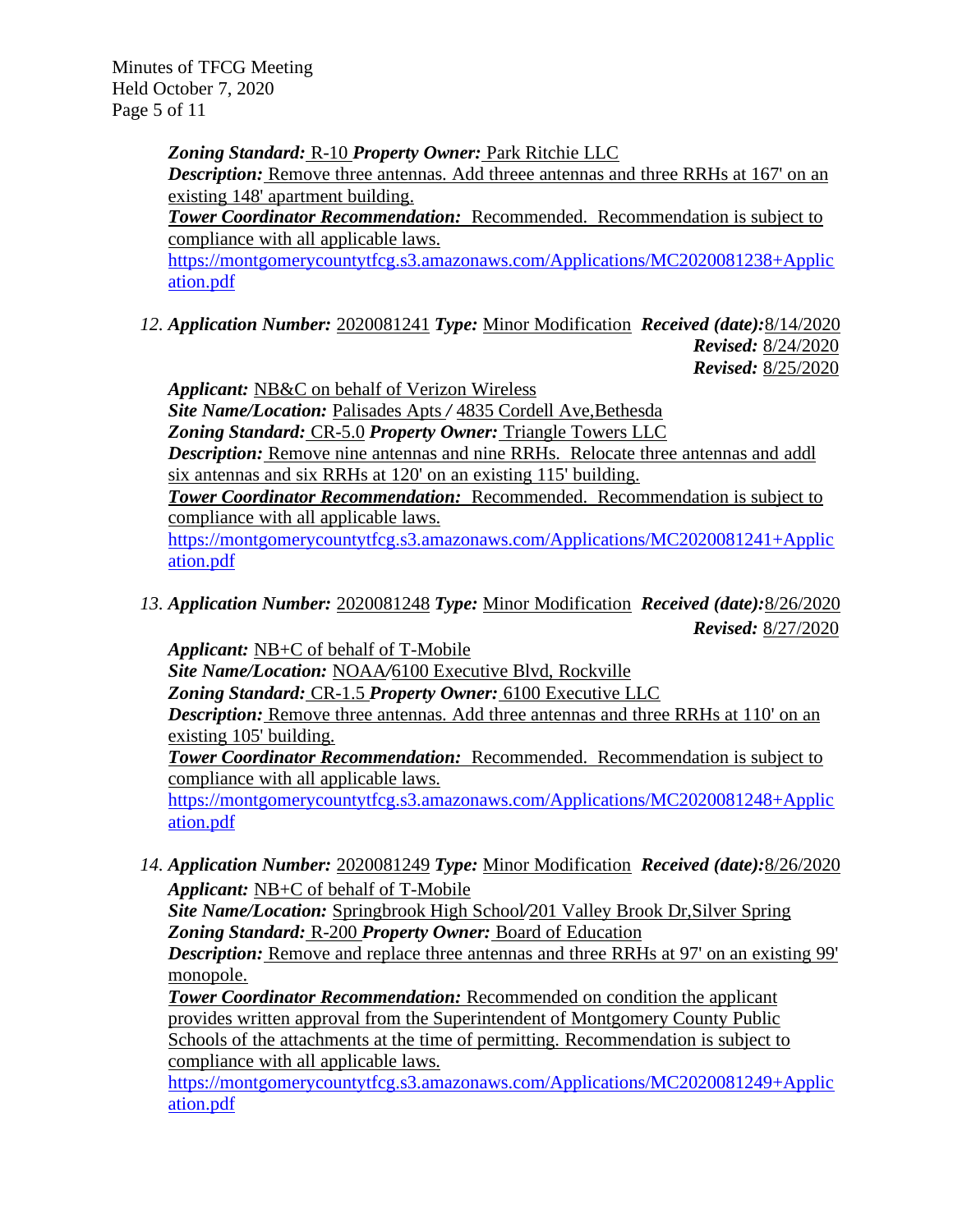*15. Application Number:* 2020081251 *Type:* Minor Modification *Received (date):*9/18/2020  *Revised:* 9/25/2020

*Applicant:* Smartlink Group on behalf of T-Mobile *Site Name/Location:* Pavilion Apts*/*5901 Montrose Rd., Rockville *Zoning Standard:* CR-4.0 *Property Owner:* Monterey North Bethesda Investors, LLC *Description:* Remove three and add four antennas and two RRHs at 159'. Add two antennas and one RRH at 175' on an existing 152' building. *Tower Coordinator Recommendation:* Recommended. Recommendation is subject to compliance with all applicable laws.

[https://montgomerycountytfcg.s3.amazonaws.com/Applications/MC2020081251+Applic](https://montgomerycountytfcg.s3.amazonaws.com/Applications/MC2020081251+Application.pdf) [ation.pdf](https://montgomerycountytfcg.s3.amazonaws.com/Applications/MC2020081251+Application.pdf)

*16. Application Number:* 2020091254 *Type:* Minor Modification *Received (date):* 9/4/2020 *Revised:* 9/21/2020

*Applicant:* Advantage Engineers on behalf of T-Mobile *Site Name/Location:* Blake High School*/*300 Norwood Rd., Silver Spring *Zoning Standard:* RE-2C *Property Owner:* Board of Education *Description:* Replace three antennas and three RRH at 120' on an existing 120' monpole.. **Tower Coordinator Recommendation:** Recommended on condition the applicant provides written approval from the Superintendent of Montgomery County Public Schools of the attachments at the time of permitting. Recommendation is subject to compliance with all applicable laws. [https://montgomerycountytfcg.s3.amazonaws.com/Applications/MC2020091254+Applic](https://montgomerycountytfcg.s3.amazonaws.com/Applications/MC2020091254+Application.pdf) [ation.pdf](https://montgomerycountytfcg.s3.amazonaws.com/Applications/MC2020091254+Application.pdf)

*17. Application Number:* 2020091256 *Type:* Minor Modification *Received (date):* 9/8/2020 *Revised:* 9/15/20

*Applicant:* Advantage Engineers on behalf of T-Mobile *Site Name/Location:* Storage USA*/*7722 Fenton St., Silver Spring *Zoning Standard:* IM-2.5 *Property Owner:* ESS Prisa LLC *Description:* Remove and replace three antennas at 49' on an existing 42' building. *Tower Coordinator Recommendation:* Recommended. Recommendation is subject to compliance with all applicable laws.

[https://montgomerycountytfcg.s3.amazonaws.com/Applications/MC2020091256+Applic](https://montgomerycountytfcg.s3.amazonaws.com/Applications/MC2020091256+Application.pdf) [ation.pdf](https://montgomerycountytfcg.s3.amazonaws.com/Applications/MC2020091256+Application.pdf)

*18. Application Number:* 2020091258 *Type:* Minor Modification *Received (date):*9/15/2020 *Revised:* 9/23/2020

*Applicant:* Smartlink Group on behalf of AT&T Wireless *Full Corporate Name of the Facility Owner:* New Cingular Wireless PCS, LLC *Site Name/Location:* Takoma Tower*/*7051 Carroll Ave. Takoma Park *Zoning Standard:* NR-0.75 *Property Owner:* Takoma Tower LP *Description:* Remove three antennas. Add three antennas and three RRH at 116/129' on an existing 111' building. *Tower Coordinator Recommendation:* Recommended. Recommendation is subject to compliance with all applicable laws.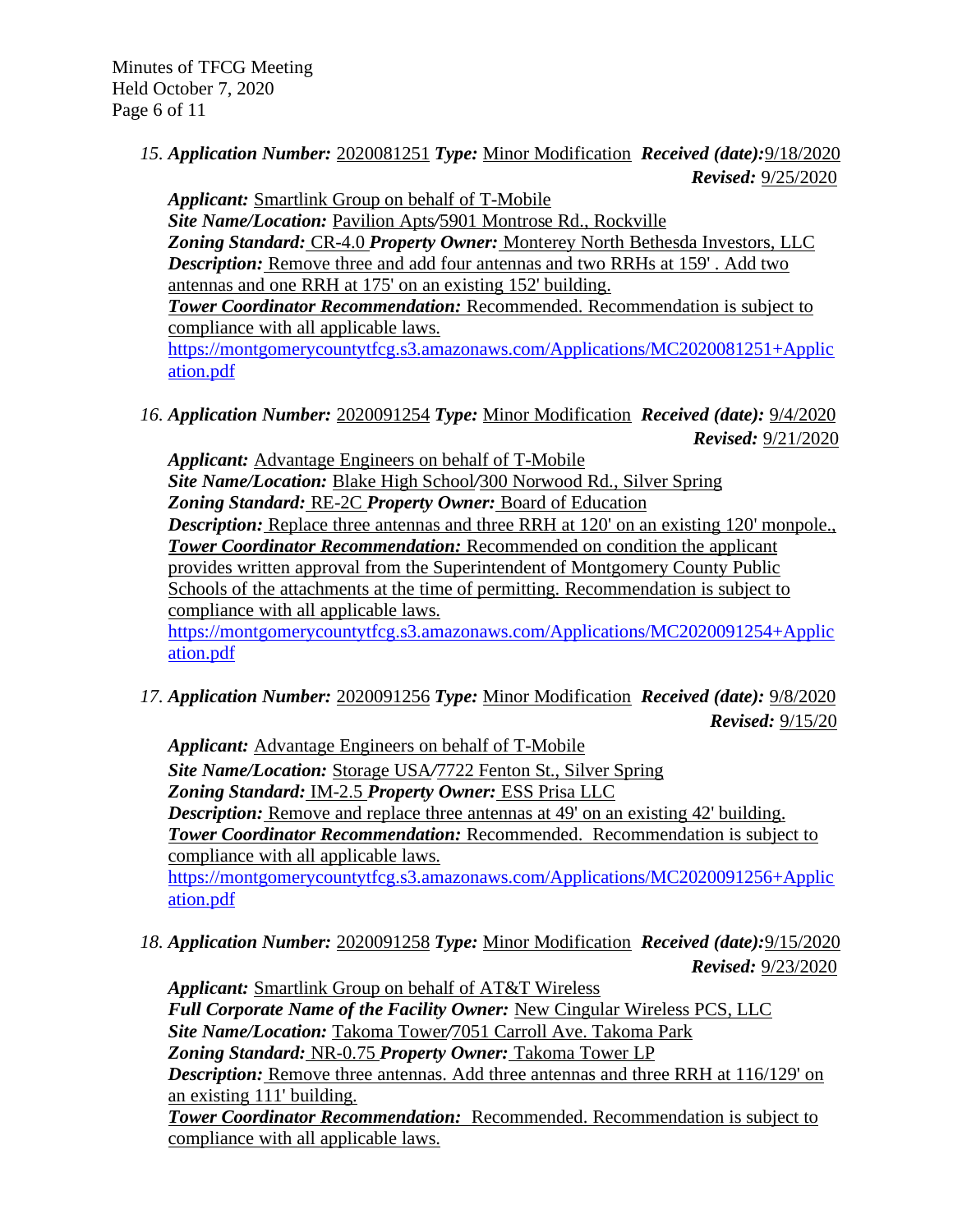Minutes of TFCG Meeting Held October 7, 2020 Page 7 of 11

> [https://montgomerycountytfcg.s3.amazonaws.com/Applications/MC2020091258+Applic](https://montgomerycountytfcg.s3.amazonaws.com/Applications/MC2020091258+Application..pdf) [ation..pdf](https://montgomerycountytfcg.s3.amazonaws.com/Applications/MC2020091258+Application..pdf)

*19. Application Number:* 2020091260 *Type:* Minor Modification *Received (date):* 9/15/20 *Revised:* 9/22/2020

*Applicant:* General Dynamics on behalf of AT&T Wireless Full Corporate Name of the Facility Owner: New Cingular Wireless PCS, LLC *Site Name/Location:* Wildlife Club Monopole*/*26430 Mullinix Mill Rd., Mt. Airy *Zoning Standard:* AR *Property Owner:* Wildlife Achievement Club *Description:* Install one 30kw Diesel Generator and a 4'x10' concrete pad within existing equipment area. **Tower Coordinator Recommendation:** Recommended. Recommendation is subject to compliance with all applicable laws.

[https://montgomerycountytfcg.s3.amazonaws.com/Applications/MC2020091260+Applic](https://montgomerycountytfcg.s3.amazonaws.com/Applications/MC2020091260+Application.pdf) [ation.pdf](https://montgomerycountytfcg.s3.amazonaws.com/Applications/MC2020091260+Application.pdf)

*20. Application Number:* 2020091261 *Type:* Minor Modification *Received (date):* 9/15/20  *Revised:* 9/25/2020

*Applicant:* NB+C on behalf of T-Mobile

*Site Name/Location:* Montg College Germantown*/*20200 Observation Dr., Germantown *Zoning Standard:* LSC-2.0 *Property Owner:* Board of Comm College Trustees for Montgomery County

*Description:* Remove three antennas and three RRH. Add three antennas and six RRHs at 192' on an existing 300' tower.

*Tower Coordinator Recommendation:* Recommended on condition the applicant provides written approval from the Superintendent of Montgomery County Public Schools of the attachments at the time of permitting. Recommendation is subject to compliance with all applicable laws..

[https://montgomerycountytfcg.s3.amazonaws.com/Applications/MC2020091261+Applic](https://montgomerycountytfcg.s3.amazonaws.com/Applications/MC2020091261+Application.pdf) [ation.pdf](https://montgomerycountytfcg.s3.amazonaws.com/Applications/MC2020091261+Application.pdf)

*21. Application Number:* 2020091262 *Type:* Minor Modification *Received (date):*9/15/2020  *Revised:* 9/25/2020

*Applicant:* Smartlink Group on behalf of T-Mobile *Site Name/Location:* Flower Hill SC*/*18200 Flower Hill Way., Gaithersburg *Zoning Standard:* PNZ *Property Owner:* PCO, LP *Description:* Add three antennas and three RRHs at 52' on an existing 56' building. *Tower Coordinator Recommendation:* Recommended. Recommendation is subject to compliance with all applicable laws.

[https://montgomerycountytfcg.s3.amazonaws.com/Applications/MC2020091262+Applic](https://montgomerycountytfcg.s3.amazonaws.com/Applications/MC2020091262+Application.pdf) [ation.pdf](https://montgomerycountytfcg.s3.amazonaws.com/Applications/MC2020091262+Application.pdf)

*22. Application Number:* 2020091263 *Type:* Minor Modification *Received (date):*9/16/2020  *Revised* 9/24/20

*Applicant:* Smartlink Group on behalf of AT&T Wireless *Full Corporate Name of the Facility Owner: New Cingular Wireless PCS, LLC*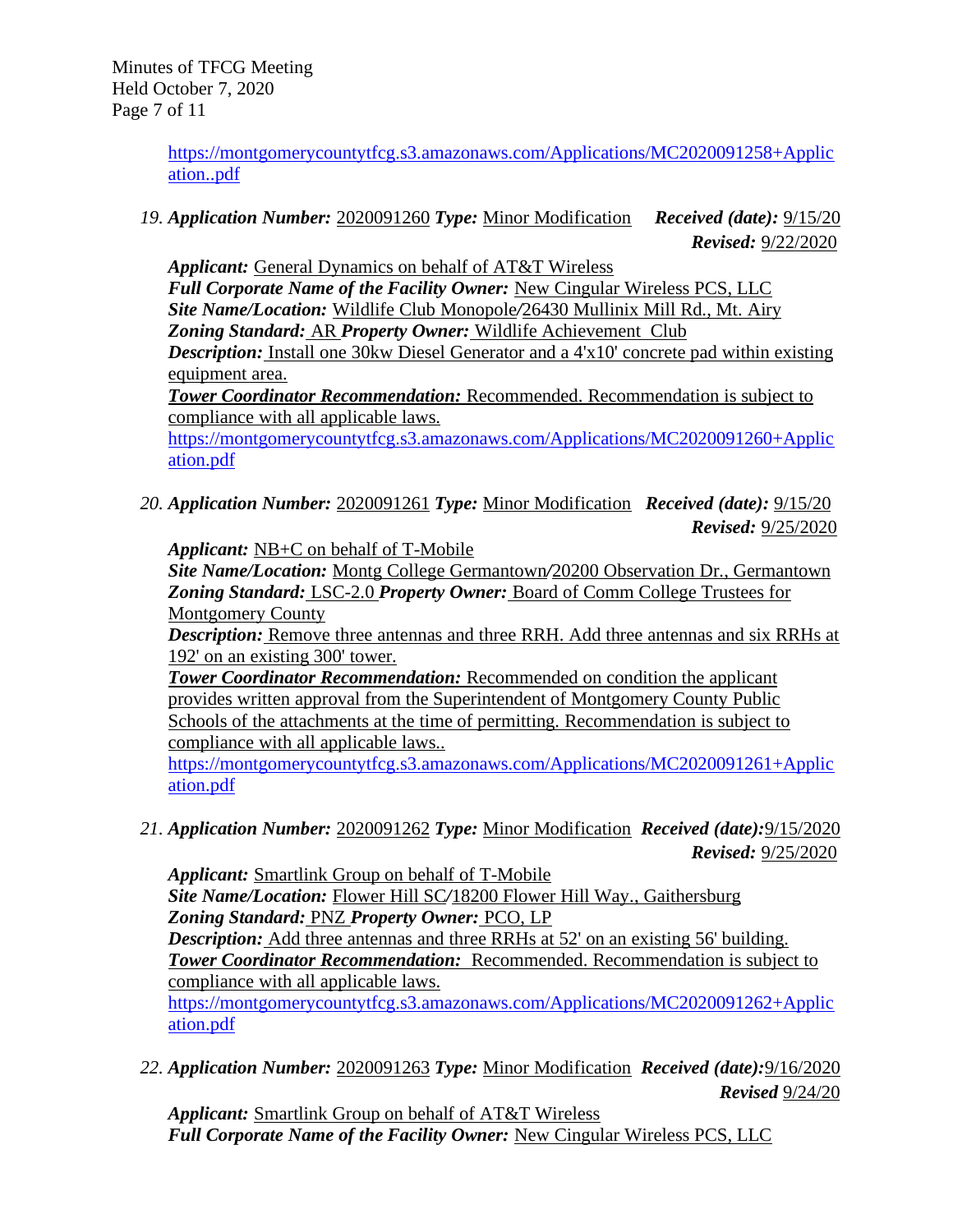Minutes of TFCG Meeting Held October 7, 2020 Page 8 of 11

> *Site Name/Location:* Schlesinger Building*/*3720 Farragut Ave., Kensington *Zoning Standard:* CRT-1.5 *Property Owner:* Gilbert A. Schlesinger **Description:** Remove and replace threee antennas and six RRHs at 64' on an existing 59' buillding.

*Tower Coordinator Recommendation:* Recommended. Recommendation is subject to compliance with all applicable laws.

<https://montgomerycountytfcg.s3.amazonaws.com/Applications/MC2020091263.pdf>

*23. Application Number:* 2020091265 *Type:* Minor Modification *Received (date):*9/16/2020  *Revised:* 9/23/2020

*Applicant:* Smartlink Group on behalf of AT&T Wireless *Full Corporate Name of the Facility Owner:* New Cingular Wireless PCS, LLC *Site Name/Location:* CSX Tower*/*2701 Forest Glen Rd., Kensington *Zoning Standard:* R-60 *Property Owner:* United States of America **Description:** Relocate five and add three antennas and three RRH at 68' on a 66' tower. *Tower Coordinator Recommendation:* Recommended. Recommendation is subject to compliance with all applicable laws. [https://montgomerycountytfcg.s3.amazonaws.com/Applications/MC2020091265+Applic](https://montgomerycountytfcg.s3.amazonaws.com/Applications/MC2020091265+Application.pdf) [ation.pdf](https://montgomerycountytfcg.s3.amazonaws.com/Applications/MC2020091265+Application.pdf)

*24. Application Number:* 2020091267 *Type:* Minor Modification *Received (date):*9/17/2020  *Revised:* 9/28/2020

*Applicant:* Advantage Engineers on behalf of T-Mobile *Site Name/Location:* Clark Building*/*7500 Old Georgetown Rd., Bethesda *Zoning Standard:* CR-8.0 *Property Owner:* Clark Office Bldg LP *Description:* Remove six antennas and four RRH. Add six antennas and six RRH at 215' on an existing 216' building.

*Tower Coordinator Recommendation:* Recommended. Recommendation is subject to compliance with all applicable laws.

[https://montgomerycountytfcg.s3.amazonaws.com/Applications/MC2020091267+Applic](https://montgomerycountytfcg.s3.amazonaws.com/Applications/MC2020091267+Application.pdf) [ation.pdf](https://montgomerycountytfcg.s3.amazonaws.com/Applications/MC2020091267+Application.pdf)

*25. Application Number:* 2020091269 *Type:* Minor Modification *Received (date):*9/21/2020 *Revised:* 9/24/2020

*Applicant:* NB+C on behalf of T-Mobile *Site Name/Location:* Leafy House*/*1000 Brunswick Ave., Silver Spring *Zoning Standard:* R-60 *Property Owner:* Victory Forest LP *Description:* Remove and replace nine antenna and six RRHs at 75' on a 67' building. *Tower Coordinator Recommendation:* Recommended. Recommendation is subject to compliance with all applicable laws. [https://montgomerycountytfcg.s3.amazonaws.com/Applications/MC2020091269+Applic](https://montgomerycountytfcg.s3.amazonaws.com/Applications/MC2020091269+Application.pdf) [ation.pdf](https://montgomerycountytfcg.s3.amazonaws.com/Applications/MC2020091269+Application.pdf)

*26. Application Number:* 2020091270 *Type:* Minor Modification *Received (date):*9/21/2020  *Revised:* 9/24/2020

*Applicant:* Sitelink on behalf of T-Mobile *Site Name/Location:* Northwest Station*/*11801 Nebel St., Rockville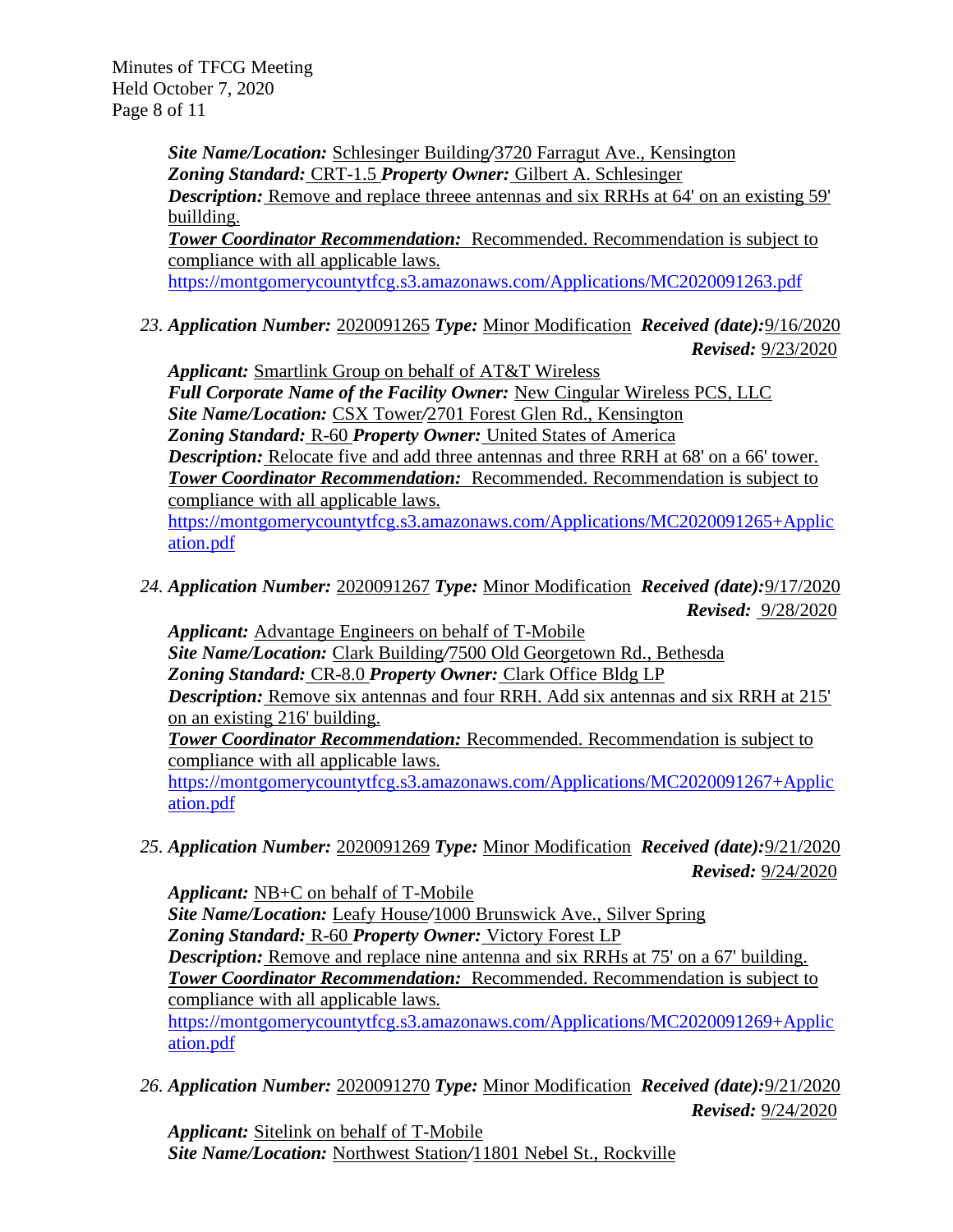Minutes of TFCG Meeting Held October 7, 2020 Page 9 of 11

> *Zoning Standard:* IL-1.0 *Property Owner:* Washington Gas *Description:* Remove three antennas and three RRHs. Add six antennas and six RRHs at 134' on an existing 146' monopole.

*Tower Coordinator Recommendation:* Recommended. Recommendation is subject to compliance with all applicable laws.

[https://montgomerycountytfcg.s3.amazonaws.com/Applications/MC2020091270+Applic](https://montgomerycountytfcg.s3.amazonaws.com/Applications/MC2020091270+Application.pdf) [ation.pdf](https://montgomerycountytfcg.s3.amazonaws.com/Applications/MC2020091270+Application.pdf)

*27. Application Number:* 2020091271 *Type:* Minor Modification *Received (date):*9/21/2020  *Revised:* 9/24/2020

*Applicant:* NB+C on behalf of T-Mobile

*Site Name/Location:* Watkins Mill High School*/*10301 Apple Ridge Rd., Gaithersburg *Zoning Standard:* R-200 *Property Owner:* Board of Education

*Description:* Remove three antennas, two TMAs and one RRH. Add three antennas and threee RRH at 118' on a 120' monopole...

*Tower Coordinator Recommendation:* Recommended on condition the applicant provides written approval from the Superintendent of Montgomery County Public Schools of the attachments at the time of permitting. Recommendation is subject to compliance with all applicable laws.

[https://montgomerycountytfcg.s3.amazonaws.com/Applications/MC2020091271+Applic](https://montgomerycountytfcg.s3.amazonaws.com/Applications/MC2020091271+Application.pdf) [ation.pdf](https://montgomerycountytfcg.s3.amazonaws.com/Applications/MC2020091271+Application.pdf)

*28. Application Number:* 2020091272 *Type:* Minor Modification *Received (date):*9/22/2020  *Revised:* 9/28/2020

*Applicant:* Advantage Engineers on behalf of T-Mobile *Site Name/Location:* White Oak Apartments*/*11550 Stewart Ln., Silver Spring *Zoning Standard:* R-20 *Property Owner:* G&I IX MONTGOMERY WHITE OAK *Description:* Remove three antennas. Add three antennas and three RRH at 82' on an existing 73' building.

*Tower Coordinator Recommendation:* Recommended. Recommendation is subject to compliance with all applicable laws.

[https://montgomerycountytfcg.s3.amazonaws.com/Applications/MC2020091272+Applic](https://montgomerycountytfcg.s3.amazonaws.com/Applications/MC2020091272+Application.pdf) [ation.pdf](https://montgomerycountytfcg.s3.amazonaws.com/Applications/MC2020091272+Application.pdf)

*29. Application Number:* 2020091278 *Type:* Minor Modification *Received (date):*9/24/2020  *Revised:* 9/29/2020

*Applicant:* NB+C on behalf of T-Mobile

*Site Name/Location:* Kenwood Country Club*/*5601 River Rd., Bethesda *Zoning Standard:* R-90 *Property Owner:* Kenwood Country Club *Description:* Remove three antennas and three TMAs. Add six antennas and six RRHs at 166' on an existing 230' tower.

*Tower Coordinator Recommendation:* Recommended. Recommendation is subject to compliance with all applicable laws.

[https://montgomerycountytfcg.s3.amazonaws.com/Applications/MC2020091278.+Applic](https://montgomerycountytfcg.s3.amazonaws.com/Applications/MC2020091278.+Application.pdf) [ation.pdf](https://montgomerycountytfcg.s3.amazonaws.com/Applications/MC2020091278.+Application.pdf)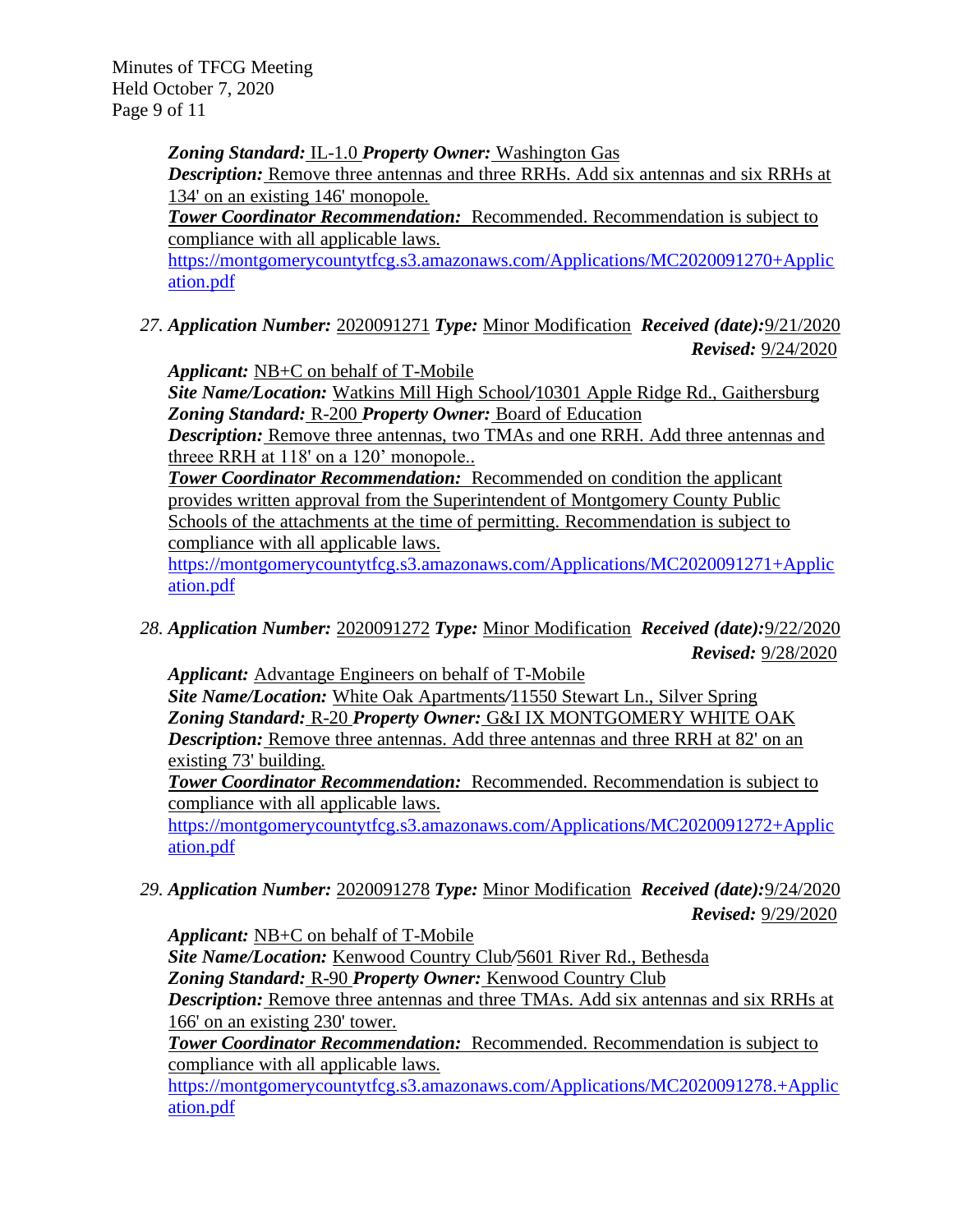Minutes of TFCG Meeting Held October 7, 2020 Page 10 of 11

Marjorie Williams advised that Item 2 is a tower on WSSC property and the structure is owned by the State of Maryland. WSSC would not be able to recommend it unless the state provided its approval and a Structural Remediation Design and Plan is submitted to the TFCG and the State of Maryland. The applicant had agreed to table the application.

Marjorie Williams advised that the correct recommendation for Item 20 would be conditioned upon approval by WSSC as it is the structure owner.

Martin Rookard made a motion to approve the consent agenda as amended. Boyd Lawrence seconded the motion and it was unanimously approved.

# **Regular Agenda**

| 30. Application Number: 2020061190 Type: Colocation                         | <i>Received (date):</i> $7/10/2020$ |
|-----------------------------------------------------------------------------|-------------------------------------|
|                                                                             | <b>Revised:</b> 8/18/2020           |
|                                                                             | <b>Revised:</b> 8/19/2020           |
|                                                                             | <b>Revised:</b> 8/25/2020           |
| <b>Applicant:</b> Smartlink Group on behalf of AT&T Wireless                |                                     |
| <b>Full Corporate Name of the Facility Owner: New Cingular Wireless PCS</b> |                                     |

*Site Name/Location:* Milestone Center Building*/*12410 Milestone Center Drive, Germantown

*Zoning Standard:* CR-2.0 *Property Owner:* WMMH Building 2 LLC *Description:* Attach 16 antennas and 16 RRH at 106' on an existing 83'5" building. Equipment cabinets and a natural gas generator will be placed on a proposed  $15'x19'6''$ steel platform.

*Tower Coordinator Recommendation:* Recommended. Recommendation is subject to compliance with all applicable laws.

[https://montgomerycountytfcg.s3.amazonaws.com/Applications/MC2020061190+Applic](https://montgomerycountytfcg.s3.amazonaws.com/Applications/MC2020061190+Application+%26+Report.pdf) [ation+%26+Report.pdf](https://montgomerycountytfcg.s3.amazonaws.com/Applications/MC2020061190+Application+%26+Report.pdf)

Shawn Thompson summarized the application. Patrica Wolford moved that the application be recommended. Boyd Lawrence seconded the motion and it was unanimously recommended.

*31. Application Number:* 2020091257 *Type:* Colocation *Received (date):* 9/10/2020

*Revised:* 9/29/2020

*Applicant:* Crown Castle on behalf of Fox Television Stations LLC *Site Name/Location:* Pinnacle Towers*/*5202 (aka 5208) River Rd, Bethesda *Zoning Standard:* IM-2.5 *Property Owner:* Pinnacle Towers Inc *Description:* Add six antennas at 470'/480'/525'/670'/679'/770', two dish antennas at 160' and one video camera at 380' on an existing 745' tower. *Tower Coordinator Recommendation:* Recommended with condition that applicant apply to the Board of Appeals for a modification of the existing Special Exception

(S-1976 and S-2093) if necessary. Recommendation is subject to compliance with all applicable laws.

[https://montgomerycountytfcg.s3.amazonaws.com/Applications/MC2020091257+Applic](https://montgomerycountytfcg.s3.amazonaws.com/Applications/MC2020091257+Application.pdf) [ation.pdf](https://montgomerycountytfcg.s3.amazonaws.com/Applications/MC2020091257+Application.pdf)